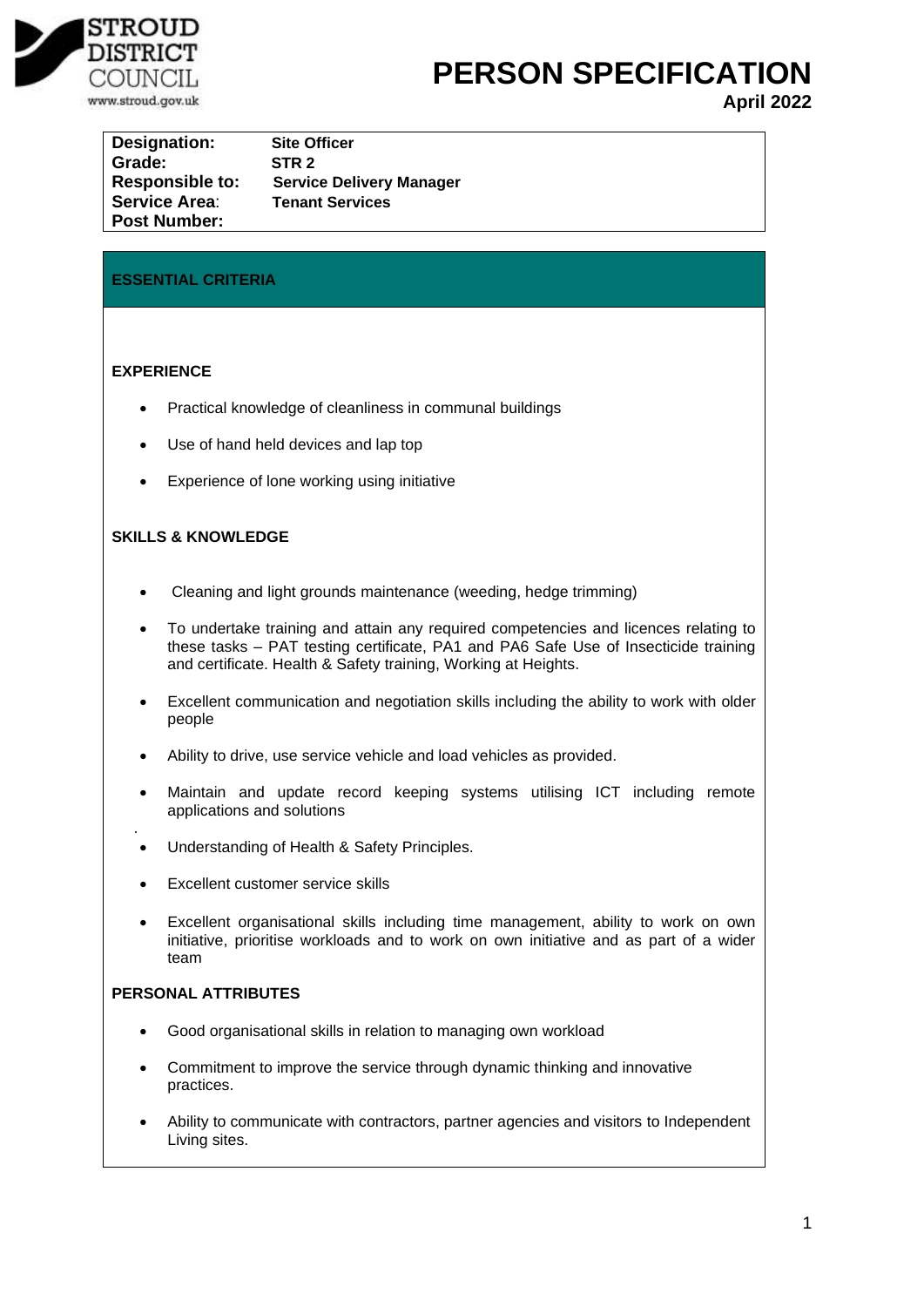

# **PERSON SPECIFICATION**

www.stroud.gov.uk

**April 2022**

- Ability to respect and maintain confidentiality, deal sensitively with difficult situations and be trustworthy.
- Convey an image of stability, confidence, reliability and trustworthiness

### **OTHER**

- Committed to working for an employer that values diversity and equality of opportunity
- Have a sufficient level of physical fitness to carry out the duties required
- Committed to working for an employer that values equality of opportunity and deliver this within the service area
- Full Driving licence

## **DESIRABLE CRITERIA**

## **QUALIFICATIONS**

- **Basic First Aid trained**
- Working at Heights
- Health & Safety in the Workplace

#### **EXPERIENCE**

- Risk Assessments
- Communal Fire Testing and recording

#### **SKILLS AND KNOWLEDGE**

- An understanding of Independent Living in a communal setting
- Understanding of Safeguarding and Data Protection Issues

## **CORE COMPETENCIES**

#### **Effective Communication**

You will be able to communicate clearly and effectively with a diverse range of people.

You can vary your communication dependant on your customer, using effective listening with the ability to persuade and influence where appropriate.

## **Customer Focus**